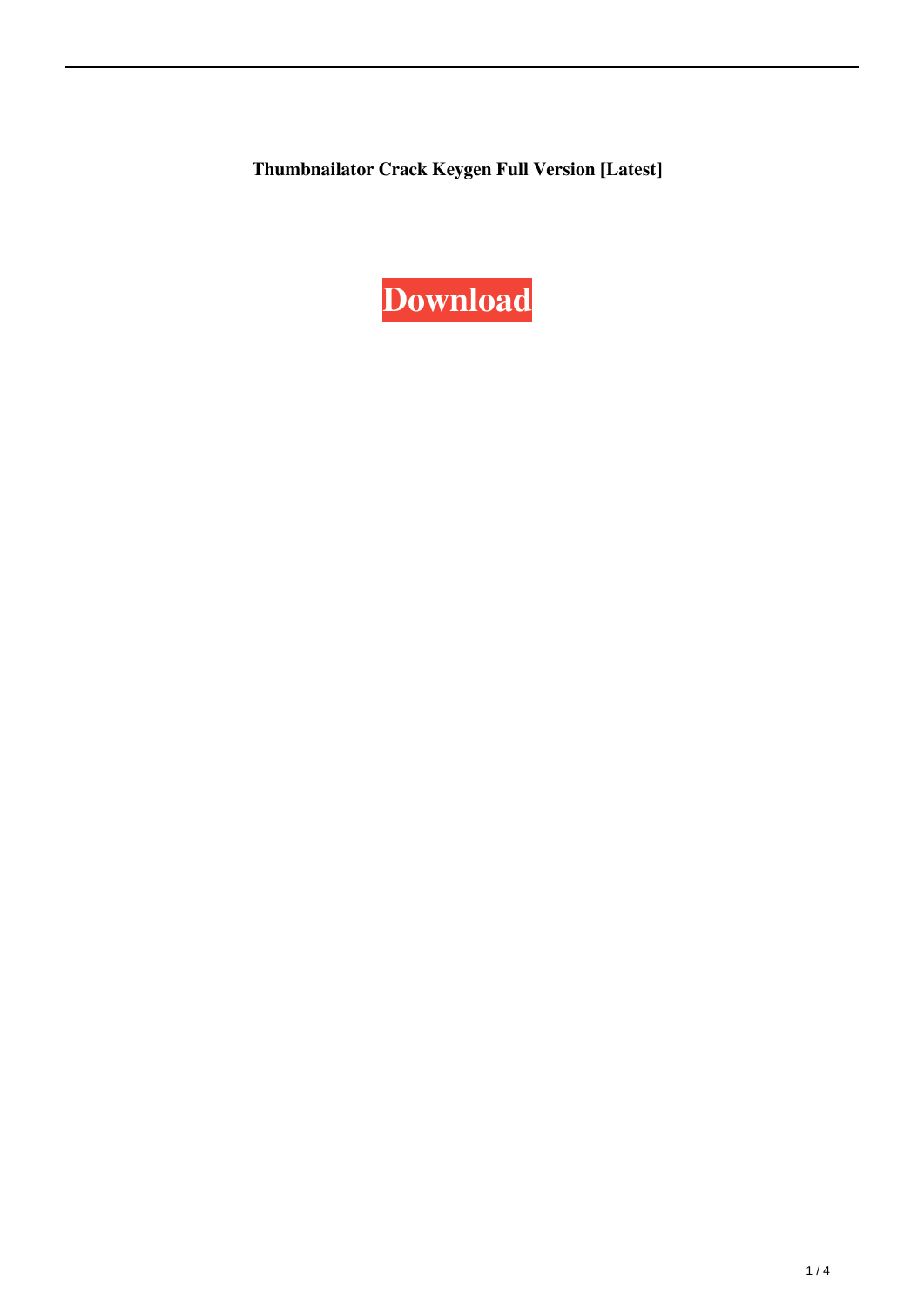## **Thumbnailator Crack+ Download**

Thumbnailator can take any type of BufferedImage and resizes it to fit the desired width and height for adding watermarks or logos. Thumbnailator can save the original image (although this is not recommended), delete the original image, or simply return the BufferedImage and save it as a.png file. The user has the ability to crop the image (for example a square with a 3:2 ratio) and Thumbnailator will honor that when shrinking the image. Thumbnailator covers all the basic image processing and scaling techniques such as: anti-aliasing, blurring, color space conversion, compression, gradient filtering, dithering, embossing, interpolation, mirroring, magnification, shape filtering, thresholding, zoom (upscaling and downscaling) and much more! Some other features of Thumbnailator include: Antialiasing Blurring Brightness, contrast and saturation adjustments Crop Graininess Gradient filtering Highlighting, shadows and gradients Interpolation Mirroring Neon effects Noise Orientation Rotation Resampling Sharpen Shadowing Splash Tone mapping Toning Trim Wringing Zoom Multipart Java library for handling images and files Part 1: A Java library for image manipulations, based on libmagick Part 2: A simple tool that converts your images to GIFs and adds a label for your images Part 3: A Java library for image manipulations, based on libmagick Part 4: A simple tool that converts your images to GIFs and adds a label for your images Part 5: A Java library for image manipulations, based on libmagick Part 6: A simple tool that converts your images to GIFs and adds a label for your images Part 7: A Java library for image manipulations, based on libmagick Part 8: A simple tool that converts your images to GIFs and adds a label for your images Part 9: A Java library for image manipulations, based on libmagick Part 10: A simple tool that converts your images to GIFs and adds a label for your images Part 11: A Java library for image manipulations, based on libmagick Part 12: A simple tool that converts your images to GIFs and adds a label for your images Part 13: A Java library for image

#### **Thumbnailator**

\*... Thumbnailator is made up of two classes: Thumbnailator and ThumbnailatorFactory. Thumbnailator is responsible for the various image processing tasks, while ThumbnailatorFactory is responsible for creating the Thumbnailator instances. ThumbnailatorFactory is an abstract class. The ThumbnailatorFactory base class has a default implementation that uses Java 2D to scale down and blur the image. The default implementation is not optimal, but it is fast. It only supports grayscale and 8-bit images. Other implementations of the ThumbnailatorFactory base class are available that are able to scale images down to any size and support any number of color channels. This demo creates one ThumbnailatorFactory instance to process image files found in a specific directory and use the "GrayScale" ThumbnailatorFactory to do so. import com.cavium.thumbnailator.ThumbnailatorFactory; import com.cavium.thumbnailator.Thumbnailator; import java.awt.image.BufferedImage; import java.io.File; import java.io.IOException; /\*\* \* This application demonstrates how to use Thumbnailator to create  $*$  images from files found in a directory.  $* * @$ author Jeff Layton  $* * @$ version 1.0  $* *$ / public class ThumbnailatorDemo { /\*\* \* Main method. The application starts the ThumbnailatorFactory, \* which will create the Thumbnailator objects. \* \* @param args Not used. \*/ public static void main(String[] args) { // ThumbnailatorFactory instance to create Thumbnailator objects. ThumbnailatorFactory factory = new ThumbnailatorFactory(); // A custom Thumbnailator instance that will be used to create // and resize images from image files found in a specific directory. // This instance supports 8-bit grayscale, so it is used here. Thumbnailator grayscale = factory.create(Thumbnailator.class, "c:/imagefiles/"; "Image I/O API; Java 2D API; 81e310abbf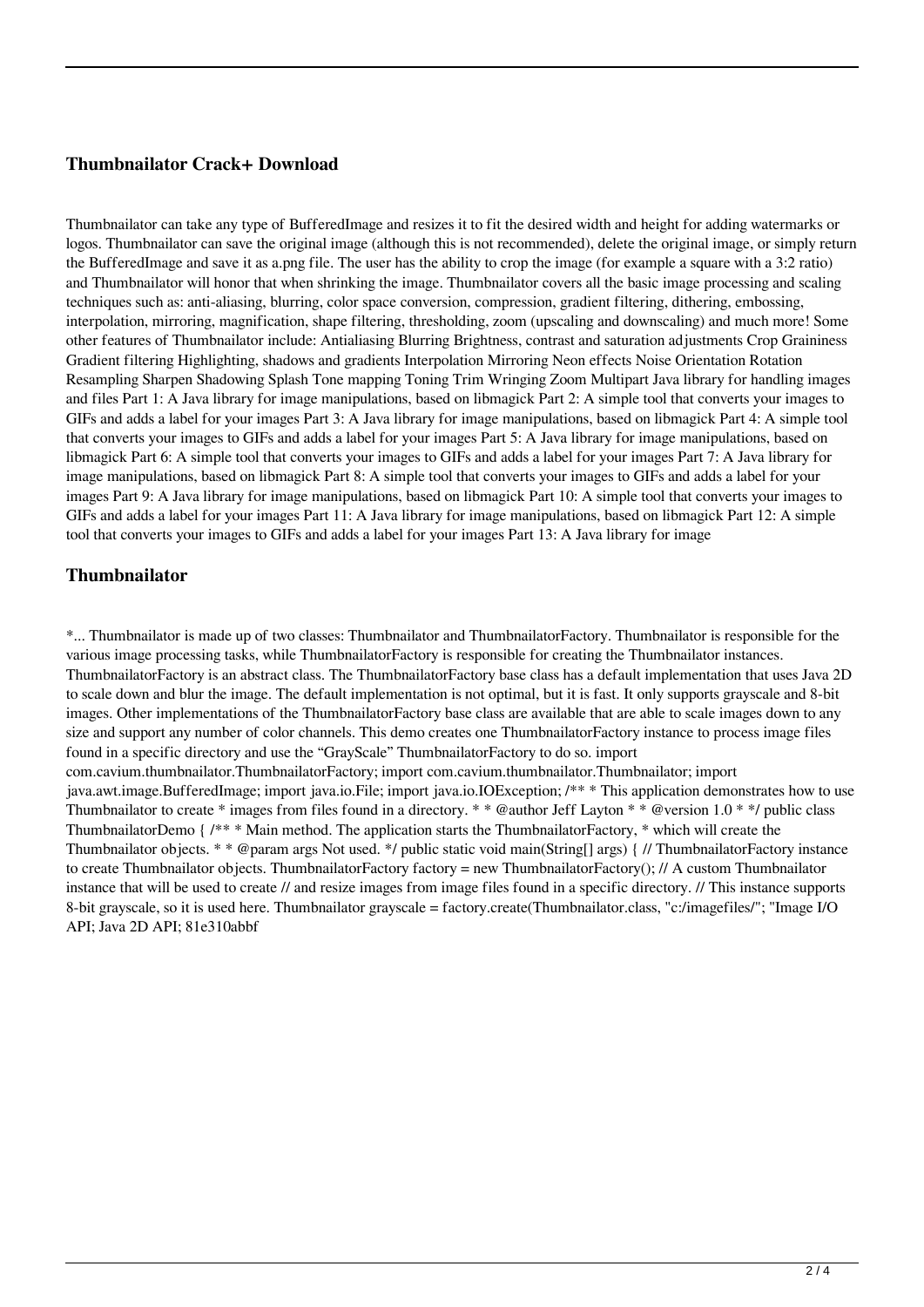## **Thumbnailator Crack+ License Keygen Free Download**

\* Thread-safe \* Fast \* Fluent \* Encapsulates the Image I/O API \* Supports the JPEG, JPEG2000 and PNG formats \* Many other image formats are supported \* Support for JPX, TIFF and PSD files \* Color management, gamma, white-balancing, huerotation, saturation, and contrast \* Support for image watermarks \* Support for optional text on images \* Many image processing operations (remapping, rotating, blurring, sharpening, etc.) are supported \* Supports resizing with \* Tiny Thumbnail \* Normal Thumbnail \* Medium Thumbnail \* Medium-Large Thumbnail \* Large Thumbnail \* Extra Large Thumbnail \* Extra Large-Extra High Thumbnail \* Extra High Thumbnail \* High-Res Thumbnail \* High-Res-Extra High Thumbnail \* Extra High Thumbnail \* High Thumbnail \* Very High Thumbnail \* Very High-Res Thumbnail \* All sizes are assumed to be square, with a 2x2 aspect ratio. \* Currently, only JPG and GIF files are supported \* Currently, no text watermarks are supported \* Currently, no logo watermarks are supported \* Currently, no SMILE (Sub Image Markup Language) watermarks are supported \* Currently, no meta data is supported \* Currently, no processing of deep watermarks is supported \* Currently, no graphics transformations are supported \* Currently, no processing of GIF files is supported \* Currently, only JPEG and GIF files are supported \* Currently, no Gif animation is supported \* Currently, only 4-color images are supported \* Currently, only low-color images are supported \* Currently, only DCT based JPEG quantization is supported \* Currently, only progressive JPEG files are supported \* Currently, only lossy compression is supported \* Currently, only intra-frame compression is supported \* Currently, no image transformation is supported \* Currently, no image thresholding is supported

#### **What's New in the Thumbnailator?**

The functionality in this module are quite simple. It will provide you with a set of services and methods to easily create thumbnail images of various sizes. By simply giving it a valid image and a desired size (for example, width or height) it will make it possible to create various kinds of images ranging from small (150x150 pixels) to really big (1200x1200 pixels) sizes. If you want to add a text/logo to an image you can do so by using the TextExtractor(String) or TextExtractor(Image) methods. The module also includes a utility class that can be used to easily create thumbnails. It has 5 different size variants available and they are included in the jar file. This is a quick step-by-step tutorial to help you learn how to use the Watermark class in Thumbnailator. Creating Watermark Images First we need to create an instance of the Watermark class, which is the one that we will be using to create a watermark image. Step 2. Creating a Thumbnail The second step is to create a thumbnail. This is the same as creating a thumbnail with a certain size (ex: 800x800 or 600x600). Note: It is assumed that the watermark image has already been created (in step 1) Step 3. Resizing the thumbnail Now you can simply scale the thumbnail (in this case 600x600) by setting the desired width or height. The thumbnail method is used to create a thumbnail of a certain size. This method is used for example to create a thumbnail that's 800x800 pixels (given an image with a width of 700 pixels). It takes two parameters: the desired width and the desired height. The following is an example of using the method: Step 4. Adding a text/logo to an image The last step is to add a text or a logo to the image. To add a logo you must first create a text extractor. The ImageExtractor object can be created using the following constructor: Code: TextExtractor textExtractor = new TextExtractor(new File("logo.png")); The following is an example of how to create the TextExtractor with a watermark image: Note: Thumbnailator support multiple watermarks. The addText method does not require any parameters. However, you can pass the source image and an optional array of coordinates of the text (that is, position in the image). The coordinates can be in the form:  $(x,y)$ ,  $(x,y+h)$ ,  $(x+w,y)$ ,  $(x+w,y+h)$